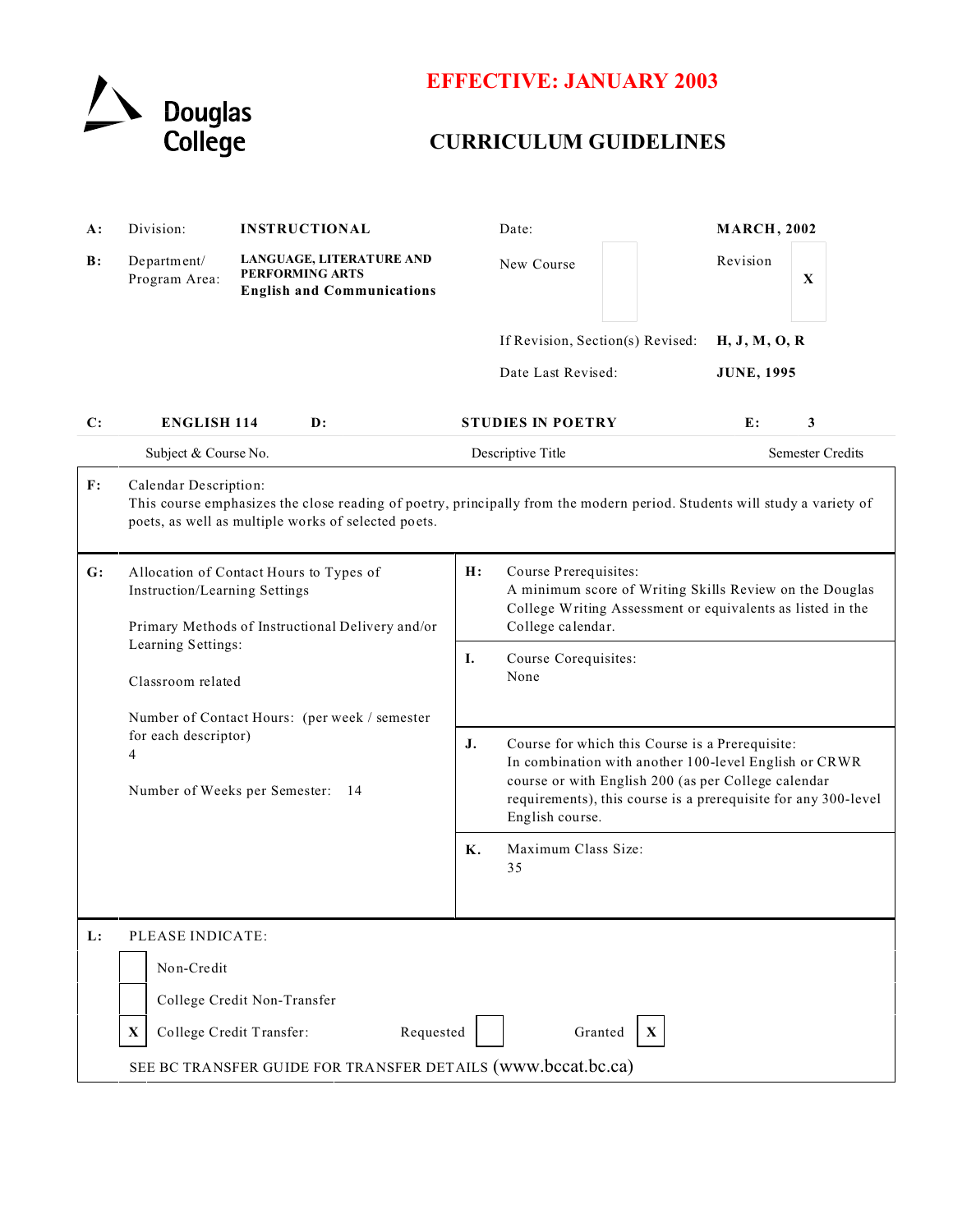| M:             | Course Objectives/Learning Outcomes<br>Reading<br>The successful student should be able to<br>1) read attentively and receptively;<br>2) read with a sensitivity to language, including a recognition and understanding of the difference between denotation and<br>connotation;<br>3) recognize and understand the device of irony;<br>4) recognize and understand elements such as<br>A) figurative language, including metaphor, simile, imagery, and symbolism;<br>B) sonnet structure;<br>C) prosody, including sentence rhythms, voice accent, and rhyme;<br>D) sentence level details;<br>E) persona; and<br>F) allusion. |  |
|----------------|----------------------------------------------------------------------------------------------------------------------------------------------------------------------------------------------------------------------------------------------------------------------------------------------------------------------------------------------------------------------------------------------------------------------------------------------------------------------------------------------------------------------------------------------------------------------------------------------------------------------------------|--|
|                | Writing<br>The successful student should be able to<br>1) pre-write by using devices such as informal and formal outlines;<br>2) develop an essay through multiple drafts and respond effectively to commentary on his or her written work;<br>3) develop and use a thesis;<br>4) develop a unified and coherent essay;<br>5) comprehend the nature of literary evidence and use this type of evidence effectively and correctly; and<br>6) write with a thematic focus.                                                                                                                                                         |  |
| N:             | Course Content<br>Selected literary texts (see sample list)<br>A significant portion of the course will be devoted to instruction in writing critical essays on literary subjects.                                                                                                                                                                                                                                                                                                                                                                                                                                               |  |
| $\mathbf{O}$ : | Methods of Instruction<br>Some or all of the following methods will be used:<br>• reading aloud of poetry by students, with at least the instructor as audience<br>• lecture/discussion<br>· interviews<br>• group work and peer editing<br>· instructor feedback on students' written work                                                                                                                                                                                                                                                                                                                                      |  |
| P:             | Textbooks and Materials to be Purchased by Students<br>Sample Reading List:<br>Dickinson, Emily Dickinson<br>Hunter (ed.), The Norton Introduction to Poetry<br>Yeats, Selected Poems                                                                                                                                                                                                                                                                                                                                                                                                                                            |  |